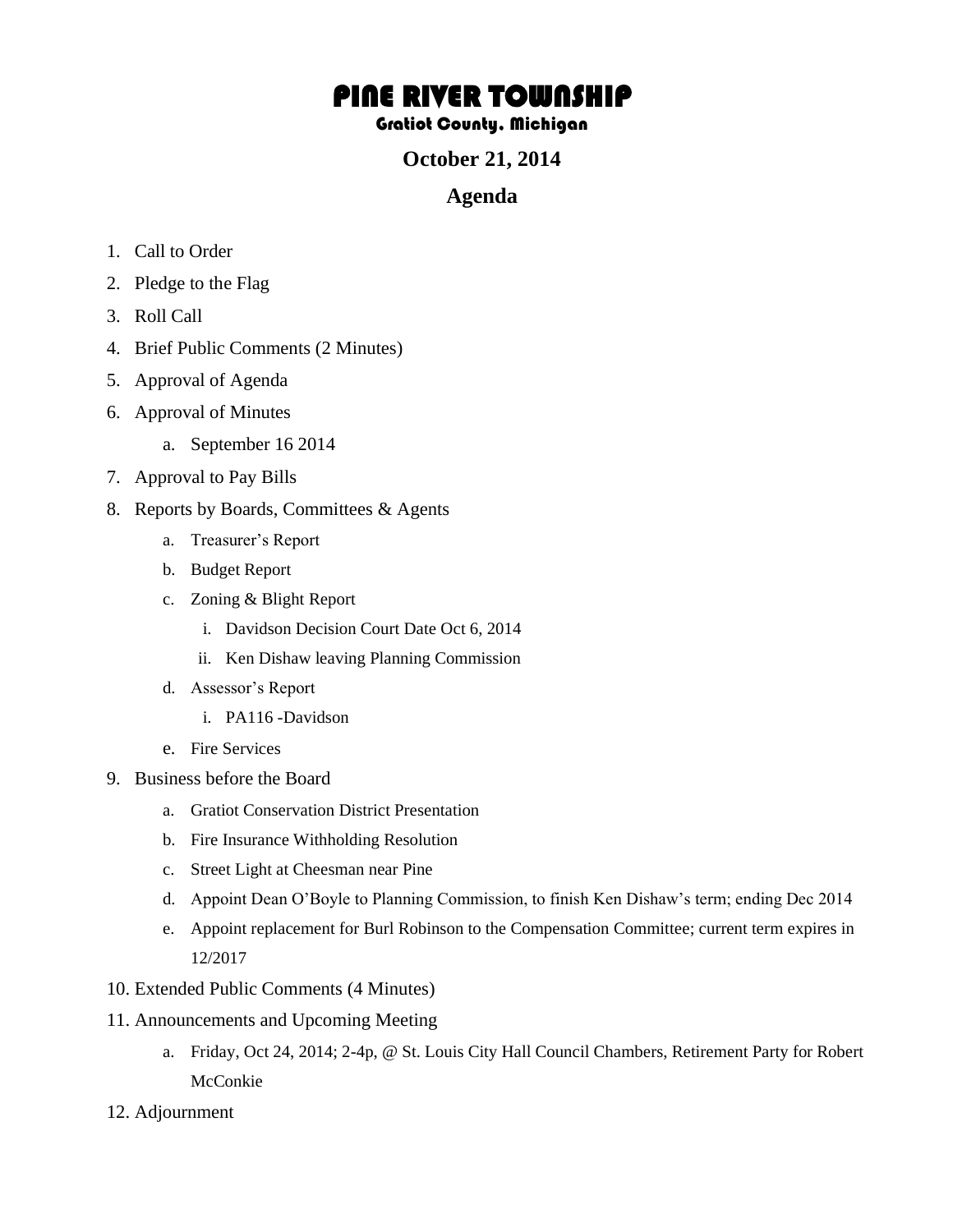# **MINUTES OF THE PINE RIVER TOWNSHIP BOARD MONTHLY MEETING OCTOBER 21, 2014**

- 1. The regular monthly meeting of the Pine River Township Board was called to order at 7:00 pm by Supervisor Beeson at the Township Hall.
- 2. Pledge the flag: The board and the public said the pledge to the flag.
- 3. Roll Call: Baker: present, Best: present, Beeson: present, Moeggenborg: present, Rademacher: present. All board members present.
- 4. Brief Public comments (2 minutes): John Renneberg wanted to encourage everyone to vote and thanked the board for their support.
- 5. Approve the Agenda: Motion by Moeggenborg: second by Baker: to approve the Agenda as presented. All board members approved. Motion carried 5-0.
- 6. Approve the Minutes:

Motion by Best: second by Moeggenborg: to approve the Regular Meeting Minutes of September 16, 2014. All board members approved. Motion carried 5-0.

7. Approval to Pay Bills:

Motion made by Moeggenborg: second by Rademacher: to pay bills as presented in the amount of \$ 28,450.94. All board members approved. Motion carried 5-0.

- 8. Reports by Boards, Committees & Agents
	- a. Treasurers Report Discussion; report placed on file.
	- b. Budget Report Discussion: report placed on file.
	- c. Zoning & Blight Officer Discussion: report placed on file
		- i. Davidson Decision Court Date Oct. 6,2014

The Township Attorney is drafting a document to close this case and will add language addressing future use of this property.

d. Assessor Report – Discussion PA116 – Davidson i. Motion made by Baker: second by Best; to approve adding parcel #12-022-004-00 Section 22 (155 acres) to PA 116 Program.

All board members approved. Motion carried 5-0.

e. Fire Services – Applications are being filled out for Foundation Grant \$. Should hear back in November on status.